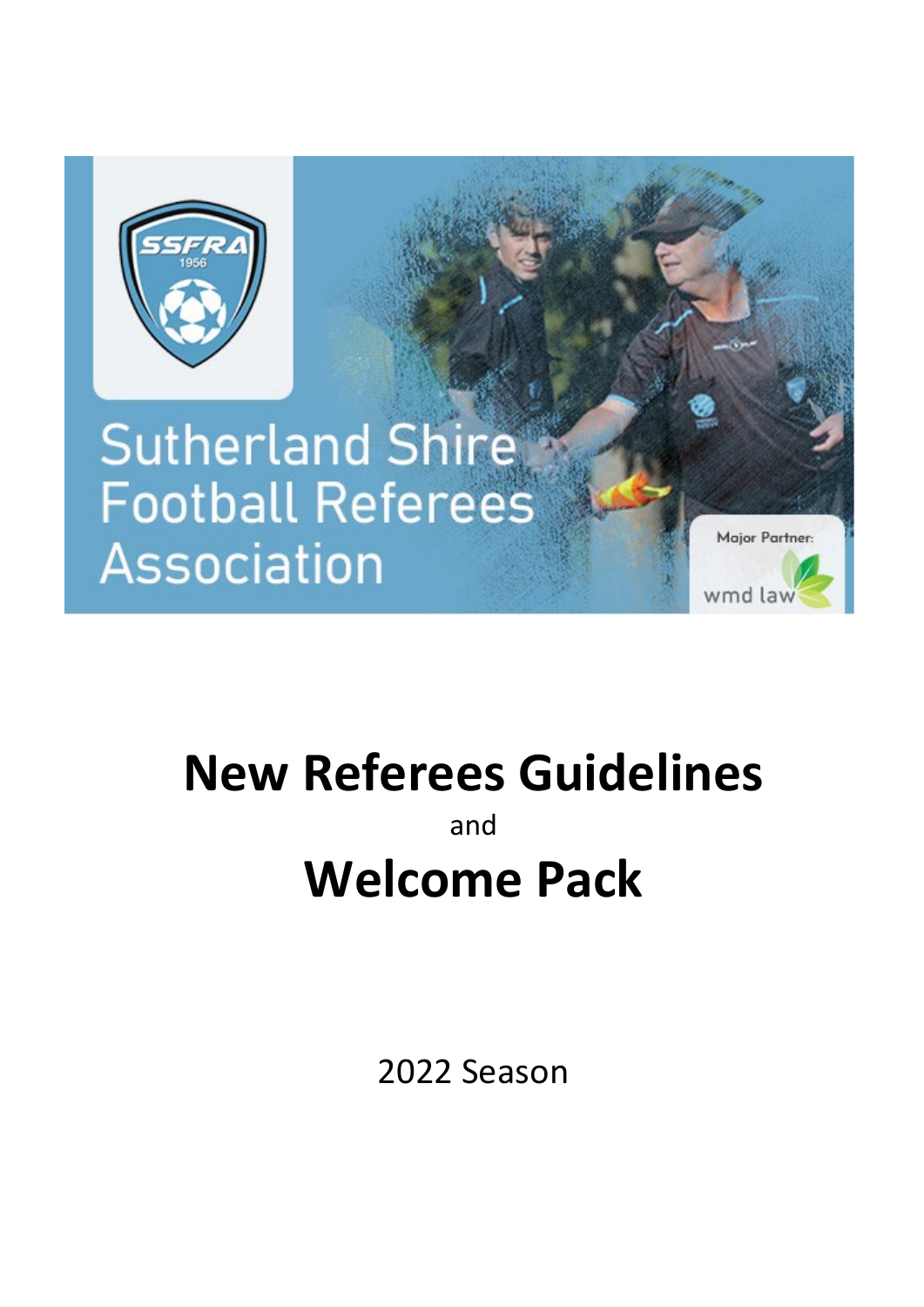## Welcome

Welcome to the Sutherland Shire Football Referees Association. I started exactly where you are today, and refereeing has taken me to games all over Australia. The SSFRA has a proud history of national league and FIFA referees, and we currently have an Assistant Referee on the Hyundai A-League (Matt McOrist). We also have plenty of referees who have spent their entire careers in the Shire and are still loving it.

This booklet is prepared for all new members and provides a useful guide to help you through your first season of refereeing. It contains details on important contacts, procedure and policy as well as common FAQ's for scenarios that we as referees will come across fairly regularly.

Refereeing can be a hugely rewarding experience and teaches many skills that are widely transferable into the workplace and everyday life. You will find refereeing will test you, encourage you to think differently about the game and we hope will continue to drive your passion for the round ball.

Our Association is committed to creating a safe, friendly, social and diverse environment for all members to thrive, whilst providing the relevant support to help develop your refereeing.

On behalf of all members of the SSFRA we look forward to welcoming you to the refereeing community.

Regards,

Chris Young, President, Sutherland Shire Football Referees Association.

## Quick Reference Guide

| Appointments                | p4              | <b>Ground Control</b>            | p11 | Number of players               | p10             |
|-----------------------------|-----------------|----------------------------------|-----|---------------------------------|-----------------|
| <b>Arrival Time</b>         | P10             | Half Lengths                     | P10 | Payments                        | P6              |
| Availability                | p4              | <b>Half Time</b>                 | p12 | <b>Plaster Casts</b>            | p11             |
| <b>Bags</b>                 | P <sub>10</sub> | <b>Hats</b>                      | p11 | Player identification           | p11             |
| <b>Blood Rule</b>           | p12             | <b>ID Cards Sent off Players</b> | p13 | <b>Player Numbers on Shirts</b> | p11             |
| Borrowing players           | p11             | Incident Reports                 | P8  | Rain                            | p11             |
| Canteens                    | P10             | <b>Injuries</b>                  | p12 | Records of Games                | p13             |
| <b>Coaches and Managers</b> | p12             | Insurance                        | P5  | <b>Red and Yellows</b>          | p7              |
| Code of Conduct             | p8              | Interchange                      | p12 | <b>Representative Matches</b>   | p13             |
| Contacting us               | p3              | Jewellery                        | p11 | Social Media Policy             | P9              |
| Contacting you              | p3              | Late withdrawal                  | p5  | <b>Spectacles</b>               | p11             |
| <b>COVID Protocols</b>      | P <sub>13</sub> | Levies                           | P7  | Sponsor                         | P4              |
| Dissent - Ground Control    | p13             | Lightning                        | p11 | Technical Areas                 | p13             |
| Dissent from sideline       | p13             | Match Balls                      | p10 | Temporary Dismissal             | P <sub>10</sub> |
| Field Inspections           | p11             | Match Cards                      | p10 | Uncovered games                 | p5              |
| <b>Finals Series</b>        | p13             | Matches Running late             | p10 | Under 12 & 13 games             | P <sub>12</sub> |
| Goalkeepers                 | P <sub>10</sub> | <b>Member Protection</b>         | p9  | Uniform Clashes                 | p10             |
| <b>Ground Conditions</b>    | p11             | Number of players                | p10 | Wet weather changes             | P <sub>5</sub>  |
|                             |                 |                                  |     |                                 |                 |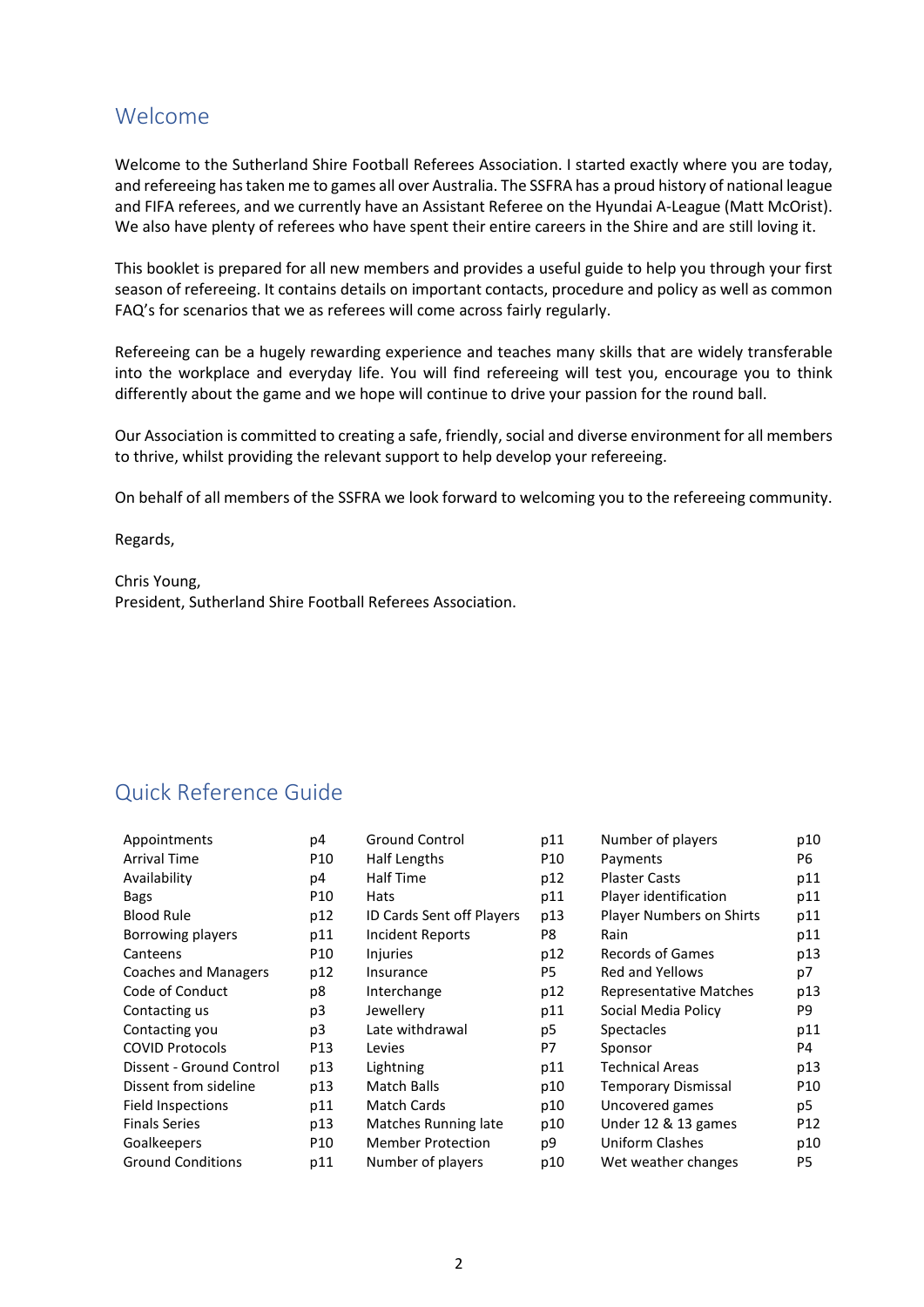## Committee of Management

The Committee of Management (known as the CoM) are the management team who are elected by the association's membership and is responsible for overseeing the operational management of the Association.

Your main contacts will be:

*Overall Support & Questions -* Recruitment Officer – Matthew Russell – recruitment@ssfra.org.au

• Oversees the onboarding of all new members to our association.

*Your Appointments -* Appointments Officer – Mitch Clark – appointments @ssfra.org.au

• Oversees all matters pertaining to your appointments and availability.

*Post-Match Issues -* Deputy President – Wayne Phillips - deputypresident@ssfra.org.au

• Oversees all matters pertaining to the judiciary, discipline (yellow & red cards) and incident reporting

*Member Protection -* WWC – Emma Lewis - wwc@ssfra.org.au

• All matters pertaining to Member Protection and ensuring a safe environment for our younger members. Overseas the MPIO program at the SSFRA

*Your Payments -* Treasurer – Chris Yates treasurer@ssfra.org.au

• Oversees all matters pertaining to payment of match fees

Other roles on the Committee:

| President             | Chris Young       | president@ssfra.org.au     |
|-----------------------|-------------------|----------------------------|
| <b>Secretary</b>      | David Morgan      | secretary@ssfra.org.au     |
| <b>Branch Coach</b>   | Gary Lockwood     | branchcoach@ssfra.org.au   |
| <b>Development</b>    | Liam Oldfield     | development@ssfra.org.au   |
| <b>Vice President</b> | <b>Neil Lewis</b> | vicepresident@ssfra.org.au |
| Equipment             | Zoe Benjamin      | equipment@ssfra.org.au     |
| Registrar             | Craig Lister      | registrar@ssfra.org.au     |
| <b>Committee</b>      | Nick Young        | Committee2@ssfra.org.au    |

## Member Communications

The SSFRA has developed a number of communication channels for members, as follows:

#### **Correspondence Out – Emails**

From time-to-time correspondence from the Management Committee or Technical Committee will be sent to Members via email. It is the responsibility of individual members to ensure that the email address that SSFRA has on record is correct. For any cadets we prefer to send emails to both you and a parent.

If you are not receiving emails from the SSFRA, then you should notify the Secretary via email.

#### **Correspondence Out – Matchref**

From time-to-time information will be posted for members via MatchRef. This information could include, but is not limited to, notices of cancelled games, meeting reminders, training reminders, etc. It is the responsibility of individual referees to check the website regularly for any such information.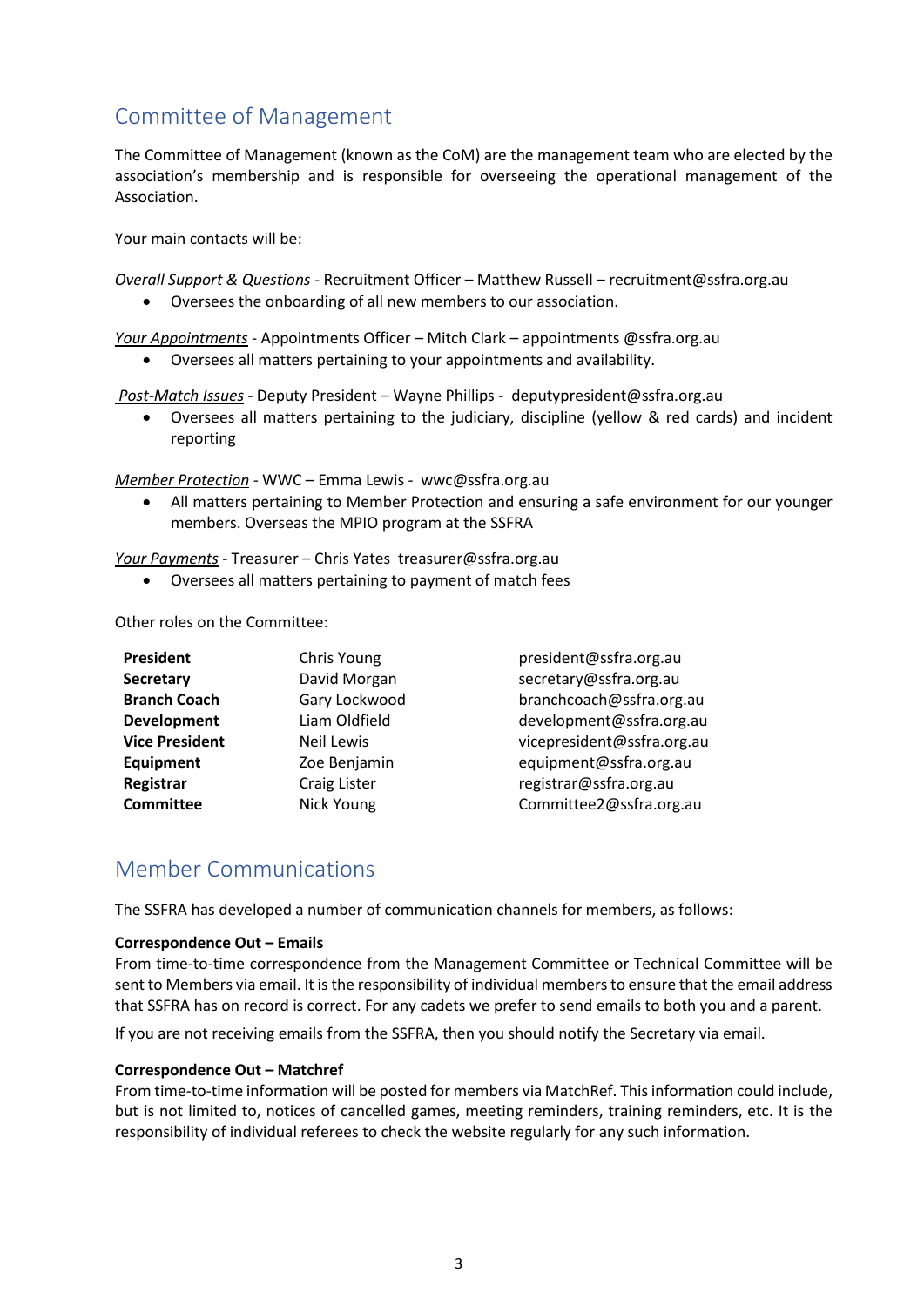#### **Social Networking – Facebook Group**

The SSFRA operates a private Facebook Group which is the easiest way for you to manage communications and updates if you are a Facebook user. This Group is open to all Members and parents of younger Members are also welcomed to join the group.

All new Members should request to join this group. IF you have requested access to this group and not been accepted, contact the Recruitment Officer vi[a recruitment@ssfra.org.au](mailto:recruitment@ssfra.org.au) for assistance. Parents of cadets are also welcome to join.

#### **Meetings**

Monthly information sessions are held during the season (March to August). Notification of meetings are placed on the website and via email. These are usually held the first Thursday of each month except for the first meeting which is usually the Thursday before the season starts and the last meeting which is usually the Thursday before the finals series begins. Meetings are typically held at Harrie Denning Soccer Club from 7.30pm to 9.00pm.

## Our Sponsor

#### **Who are WMD Law?**

- Largest law firm in the Sutherland Shire, centrally located in Sutherland
- **Established for over 50 years**
- Experts across all main areas of law Employment, Business, Accredited Specialists in Family Law & Commercial Law, Property, Police & court-related matters, Wills & Estate Planning

wmd lay

**They're a great bunch of people, who live, work and shop locally, with a commitment to building a** better local community.

#### **Why are they supporting us?**

- Like us, **they love the game and the Shire.** They give their time to our community and many of their own staff/team members - both male and female, play with local clubs.
- **WMD Law have committed their long-term support** to SSFRA. This partnership is both unprecedented and something we should all feel very proud of.
- WMD Law believe that by partnering with the SSFRA, they can help support us to develop and become better referees. This will lead to a higher standard of week-to-week officiating, ultimately benefiting the game as a whole.

## Appointments

The Appointments Board allocates all games, including trial and school games. This is important to note as insurance is not available for games you are not appointed to by the Appointments Board.

#### **Your availability**

Appointments are done through an opt-out system.

You can opt-out (that is, make yourself unavailable) on a week-by-week basis or for an extended period. The window to enter your unavailability (that is, to opt-out) will open from Friday evenings and close Monday morning at 9am, for games on the following weekend.

If you do not opt out, you are considered available to referee. Failing to opt out on-time and then withdrawing will be considered a late pull out. Consistent late pull outs will affect your future appointments. We recommend setting a reminded on your phone or in your calendar on a Sunday evening to update your availability for the following weekend.

In your MatchRef profile, you must also declare your associated teams (as a player, coach or parent/sibling) to ensure the Appointments Board does not allocate you to a game that can potentially lead to a conflict of interest.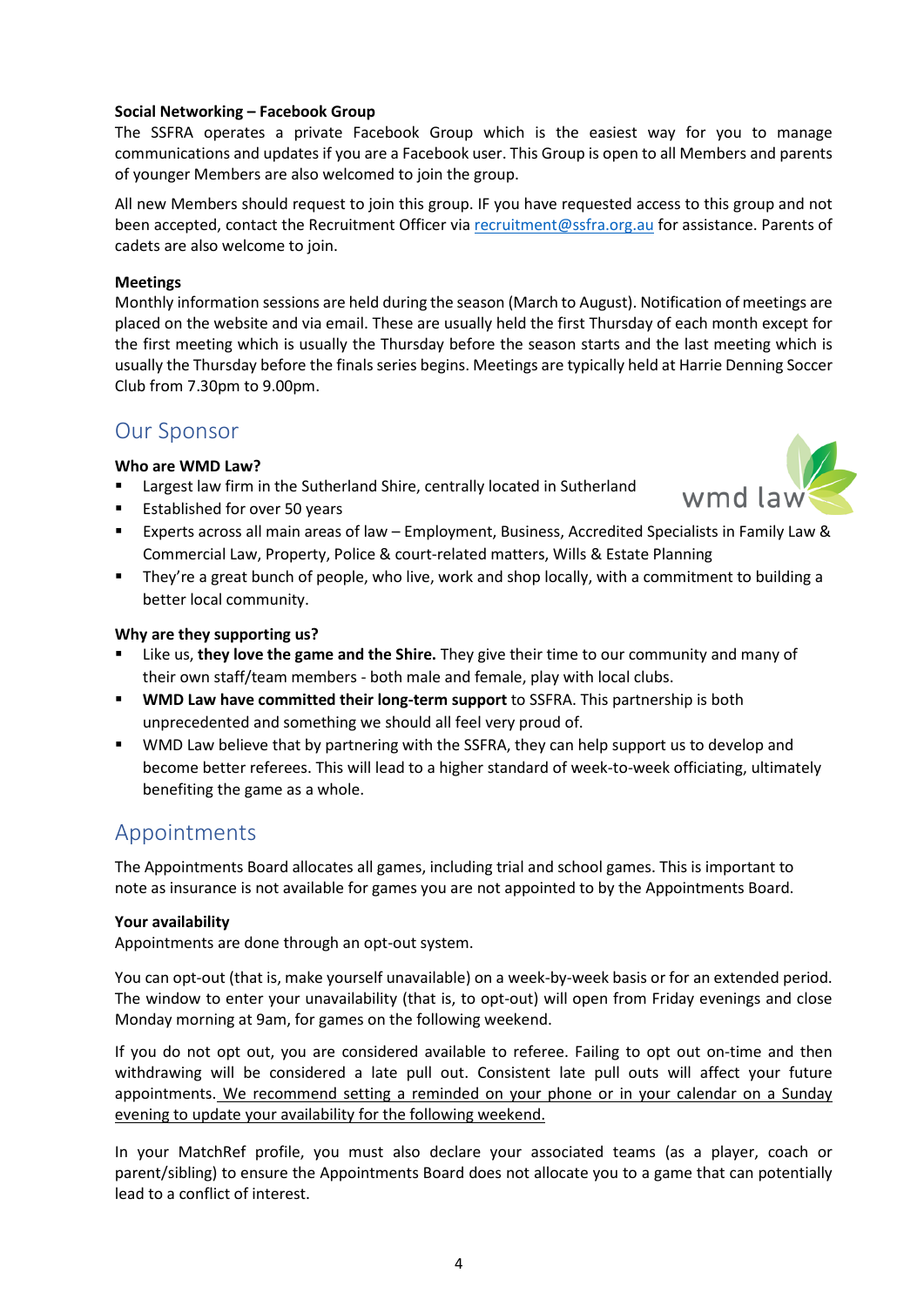#### **The general operating rhythm:**



#### **Publishing of Appointments**

Draft appointments are published on Tuesday night prior to the upcoming round; however, these can change at any stage until appointments are locked on Thursday night. It is the referee's responsibility to check their own appointments on Friday evening in case of late changes.

#### **Late Withdrawals**

If, for whatever reason you miss the cut off to submit your unavailability and cannot referee on the upcoming weekend you are required to notify the Appointments Office by submitting a change request using the form in Matchref (do not send an email to the Appointments Officer). We understand that plans can change **however** we expect our members to make every reasonable effort to comply.

The process map and instructions for how to withdraw on the day of an appointment on page 15 of this pack.

#### **As a guide for late withdrawals:**

- Acceptable problems: Injury, sickness, COVID-related isolation, last minute call into work etc.
- One off acceptable problems: Forgot to enter unavailability
- Unacceptable problems- Repeated forgetfulness, continuously withdrawing from appointments, late changes that you should've been aware of (once or twice in your first season is ok, any more than that and it may affect your appointments)

*Advising us on a Friday night that you forgot it was you Mother's birthday, or that you have a school assessment due the following Monday is not an acceptable excuse.*

If you are withdrawing after 6pm on Friday then you must contact the home ground for the games you are appointed as well as the SSFRA. A guide to this is on our website [www.ssfra.org.au](http://www.ssfra.org.au/)

#### **Uncovered games**

It is often challenging to appoint a referee to every game played in the Sutherland Shire. An uncovered games report is available for referees to review by logging into MatchRef. Referees are invited to enquire on covering such games by emailing the Appointments Officer.

When requesting additional games, please consider your own grading before applying for an uncovered game. A general rule of thumb, if you have been appointed to that age/ grade in the past by the Appointments Officer, then you may submit a request to the Appointments inbox to cover the extra games.

Remember: Sometimes there may be a good reason why no Referee was appointed to that match in the first place.

#### **Wet weather changes or cancellations**

During periods of wet weather, it is advisable to regularly check MatchRef and emails for changes to matches. You will not be paid for turning up to a game that has been publicly announced as cancelled.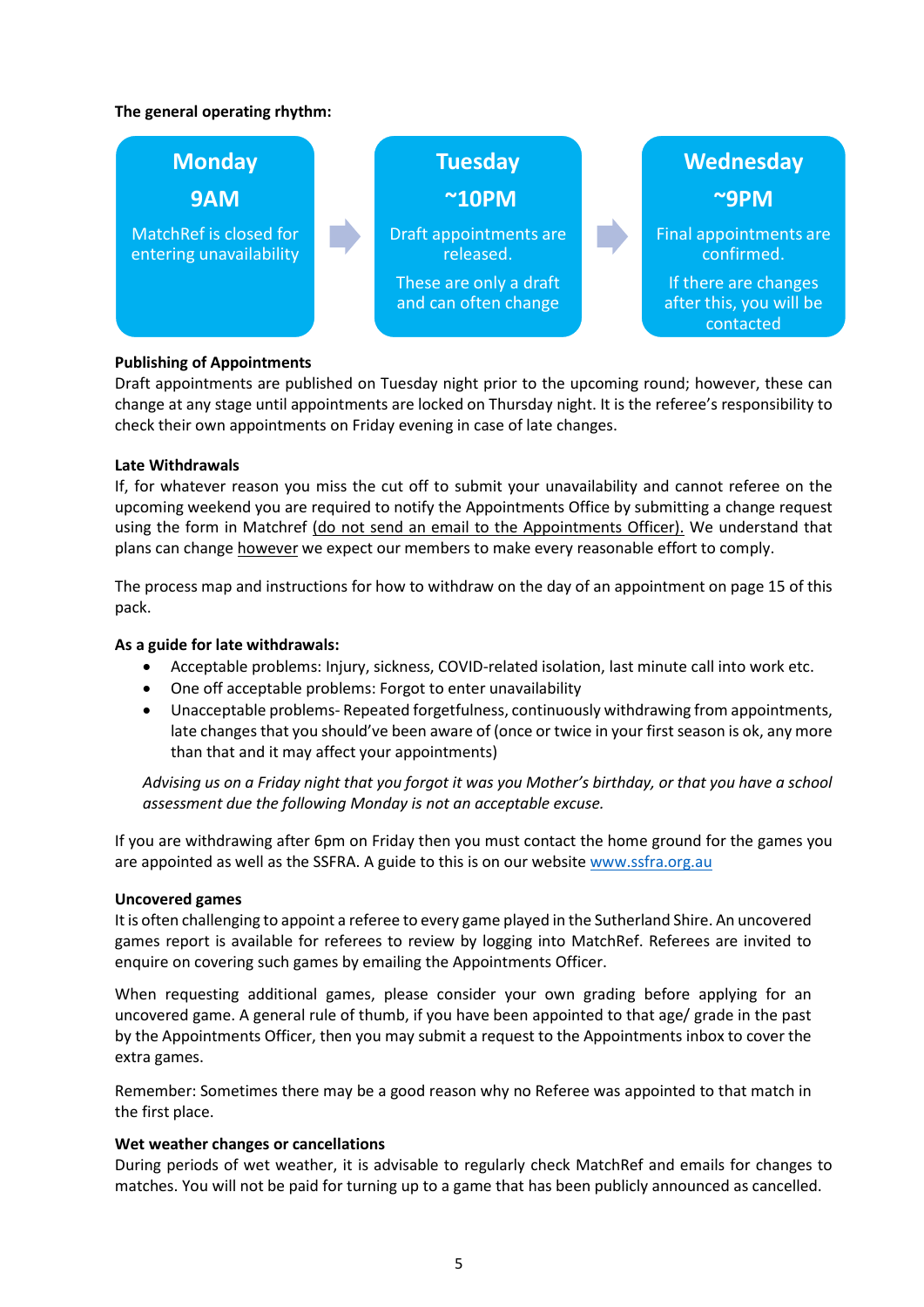#### **Insurance**

Cover is in place but members are advised that injury and loss of income coverage is minimal. If this is of concern to any member they are advised to effect additional private coverage. Members are also advised that insurance cover is only available to officially allocated games.

#### **Requesting additional Assistant Referee appointments**

You may appoint yourself as an Assistant Referee to any match covered by an appointed SSFRA Referee where 2 Assistant Referees have not already been appointed. This may be done at any time, without notification to the Appointments Officer. Just check with the appointed Referee they want the assistance, generally they will. Remember to write your name on the match card and you will be paid. You must referee in uniform to be eligible to be paid.

#### **Refereeing unappointed games**

In cases where a referee does not turn up for a game and you haven't been appointed to that match in MatchRef (nor received approval by the Appointments Officer to referee the match) AND you have never refereed nor been appointed to that age/grade in the past THEN you cannot referee that game in uniform write your SSFRA number on the match card. *We have lost many referees over the years who have overestimated their abilities and refereed games beyond their experience levels.*

If however, you have been appointed to referee that age/grade in the past, then you may referee this match as an SSFRA Official. To ensure you are paid, remember to add your name and ID Number to the match card.

#### **What if the Referee doesn't show up and I am appointed as Assistant Referee?**

In this instance, if the game is within your grading (that is, if you have been appointed to this age/grade by the Appointments Officer in the past) you may referee the game.

If, however, the game is above your grading (that is, you have not been appointed to the age/grade in the past), then you MUST NOT referee the game. Simply write your name & ID Number on the match card and make a note on the back page of the match sheet, reporting that the referee did not turn up for this game. At this stage, you are relieved of your duties and you will still be paid by the SSFRA for the appointment. You may go home (provided you don't have further appointments following the game in question). As soon as conveniently possible, please email the Appointments Officer to report this incident to ensure you receive your match fees.

## Payments & Match Fees

All referees will be issued with a unique SSFRA ID number, which is used to identify you on the match sheet. Your number can be found in your MatchRef profile. In order to be paid for a match you referee your name and ID number MUST be included on the match card.

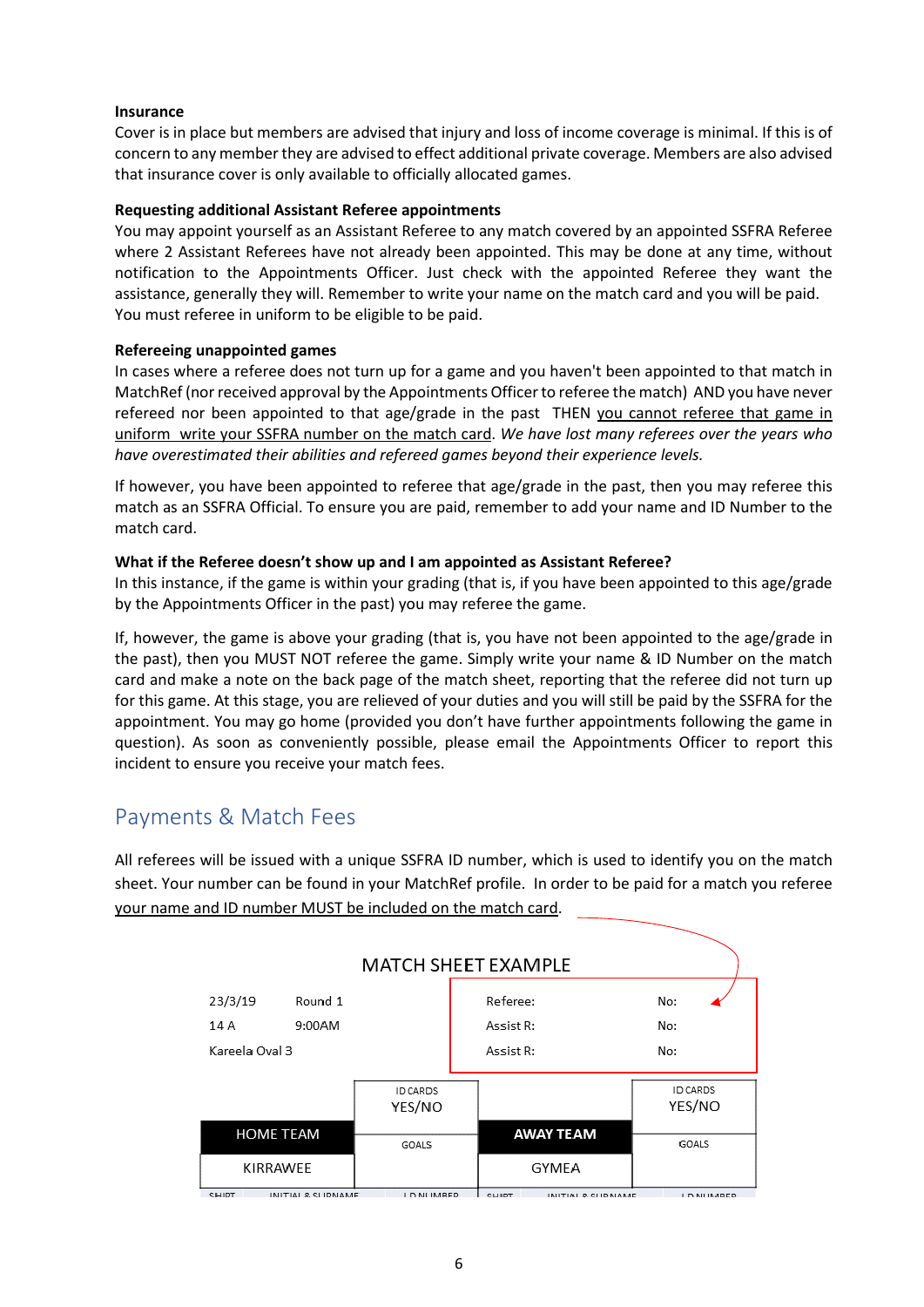#### **When will you get paid?**

Payments are made via EFT and the Treasurer processes all match fees on a monthly basis, based on the matched you refereed in the preceding month. By way of example, your March matches will get paid in April, and your April matches get paid in May, and so on.

The Treasurer cannot guarantee a date for payment as there are 300+ pays to processed and we must wait for the fees to hit our accounts from the SSFA. Every effort is made to get payments made ASAP.

#### **Payslips**

Pay slips are produced by SSFA and will be available to Members at the monthly general meeting. Please check your pay slip and advise the Treasurer if there are any errors or omissions.

An 8% levy is withheld from your Match Fees and is deducted for administration costs required to run the association.

#### **\*\*If your bank account details change, contact the Treasurer immediately. \*\***

## Red & Yellow Cards + Incident Reports

If you issue a yellow or red card during your match, this must be reported to the Football Association. The same applies for any incidents that involve the sending off of a coach, crowd disturbances or further incidents occurring post issuing of a red card.

The Deputy President, (or a representative) will be in attendance at the Referees Rooms at SSFA between 5pm and 6pm on Sunday evening throughout the football season, so referees can submit disciplinary reports, as required.

If you absolutely cannot make it to the rooms between 5pm and 6pm, your must notify the Deputy President via email [\(deputypresident@ssfra.org.au\)](mailto:deputypresident@ssfra.org.au)B) BEFORE 5pm on Sunday, and email your report no later than 9.30pm to the same address. If you have collected the player's match card (if available and not mandatory) then this must be delivered to the letterbox at the front of Harrie Denning (off Bates Drive).

#### **Reporting yellow cards**

All yellow cards can be submitted online through Matchref (this online report is available through the appointments module). All online reports must be submitted no later than 9.30pm on Sunday evening. When reporting a yellow card, you will need to provide the players surname and first name initial, shirt number, FFA Rego Number, the time of the offence and the offence code. (*Most of this data will be sourced from the match card) ,*

You can also report yellow cards from the referee's room on Sunday afternoon from 5pm – 6pm.

#### **Reporting red cards**

Some red cards can be reported online. These are any send offs for:

- R4: Denies an obvious goal scoring opportunity by deliberate use of the hand
- R5: Denies an obvious goal scoring opportunity by free kick offence
- R7: Second caution during a match

All other red card offences (R1-3 + R6) must be reported on the formal red card report template and must be reviewed by the Deputy President (or representative) before it can be submitted to the Football Association.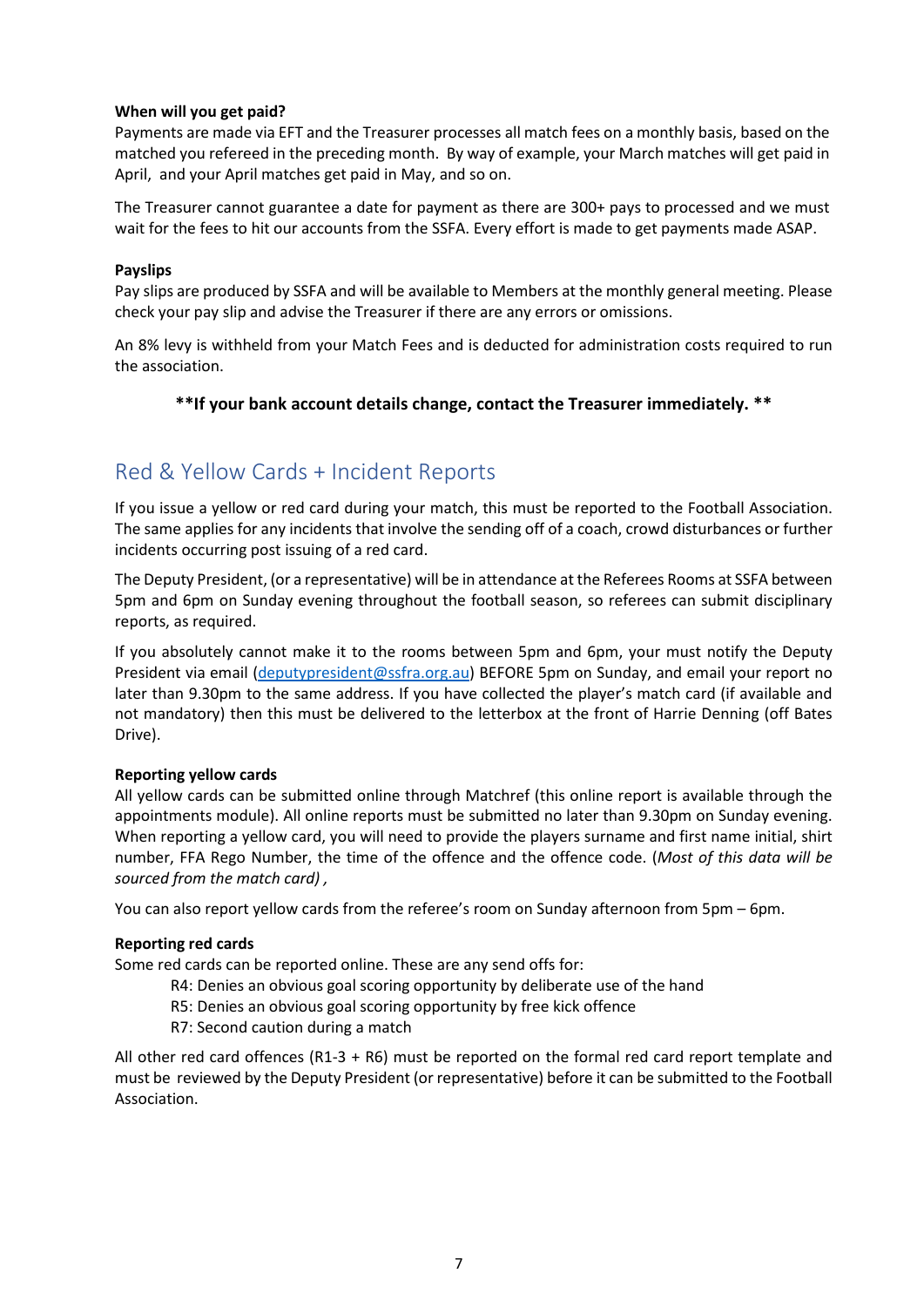#### **Incident Reports**

All other reports (misconduct by ground officials, spectators etc.) should be given to the Deputy President, (or a representative) who will be in attendance at the Referees Rooms at SSFA between 5pm and 6pm on Sundays throughout the season.

To discuss incidents of a serious nature that occur over the weekend, email the Deputy President, [deputypresident@ssfra.org.au](mailto:deputypresident@ssfra.org.au)B) to request a call back.

#### **Preparing your red card reports**

When preparing a red card report its important to remember:

- 1. The people reviewing the report will not have witnessed the incident, so your report must be clear, concise and state only the facts of the incident and written in chronological order in accordance with the incident
- 2. Reports must be objective
- 3. The report template will guide you on framing your report, if in doubt ask for help.

Whilst at the ground, don't forget to record the name, FFA ID Number and shirt number of the offending player. This detail is found on the match card.

If a report is required for a mid-week match, then liaise with the Deputy President to make separate arrangements for submitting the reports. Reports are mandatory under the Rules of the Association.

## SSFRA Code of Conduct

Members of the Sutherland Shire Football Referees' Association have a responsibility to promote a high standard of behaviour in the game. Our behaviour as a referee makes an impact, directly and indirectly, on the conduct of everyone involved in the game.

A member of the Sutherland Shire Football Referees' Association must:

- (a) Be honest and impartial with all rulings made during a match officiated by the member.
- (b) Apply the Laws of the Game fairly and consistently during a match officiated by the member.
- (c) Control any match officiated in a positive, calm and confident manner.
- (d) Support their fellow members at all times.
- (e) Use positive personal behaviour to promote respect and good behaviour in the sport.
- (f) Communicate with the players and encourage fair play.
- (g) Ensure that they are prepared for every match.
- (h) Keep accurate records of every game they officiate.
- (i) Ensure all reports are submitted accurately and on time.
- (j) Advise the SSFRA Appointments officer promptly when unavailable on or before the cut-off provided each week.
- (k) Ensure that their allocated appointments are consistent with their availability.
- (l) Advise the SSFRA Appointments officer promptly when unable to meet appointments.
- (m) Comply with the policies of FFA, Football NSW and SSFA as promulgated by those bodies from time to time and approved by the committee.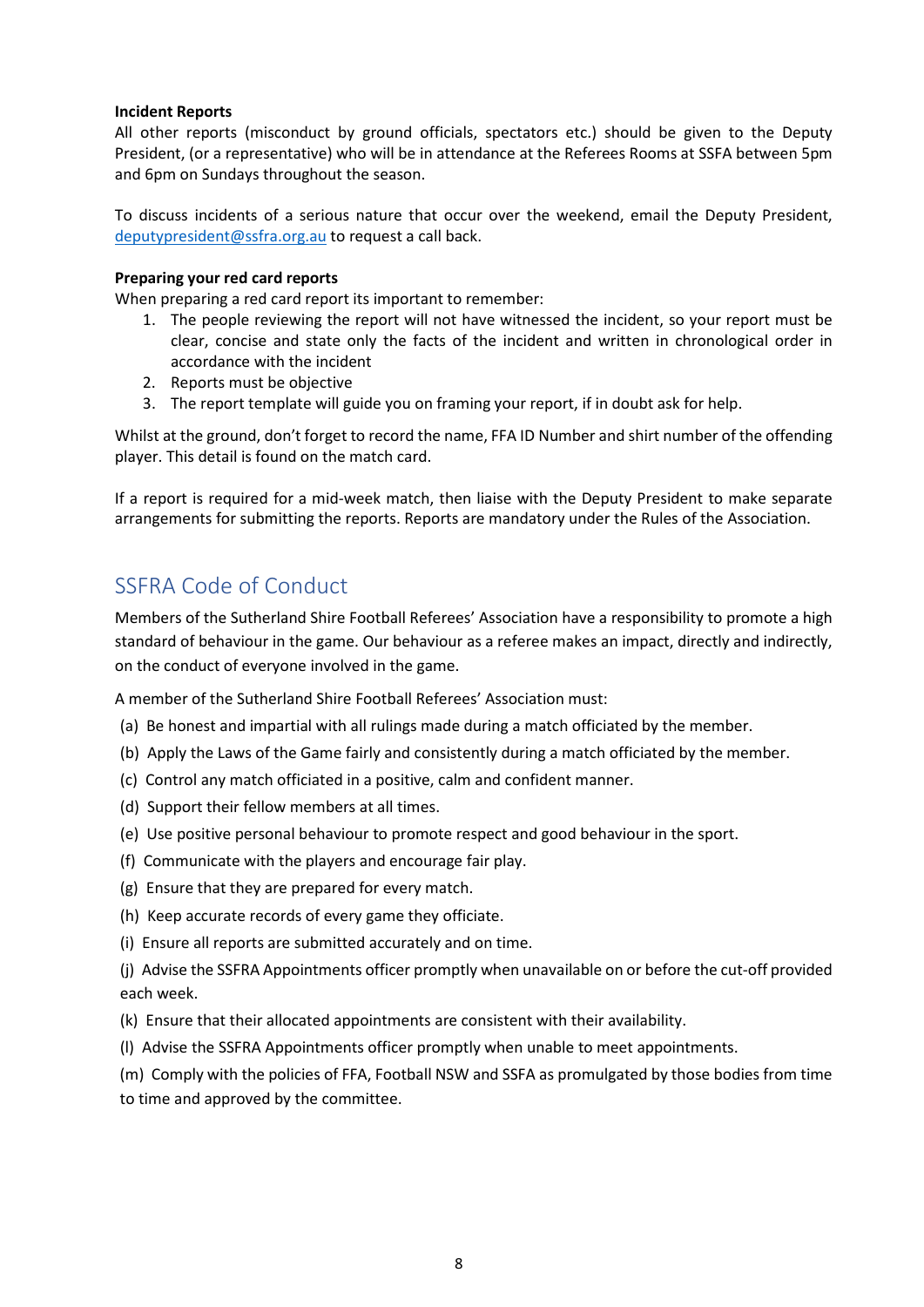## MPIO's

A Member Protection Information Officer (MPIO) provides information to Members (and/or the parents/guardians of Cadet Members) about their rights, responsibilities and options available to an individual making a complaint.

The SSFRA has five MPIO's who are trained and available to assist Members who are seeking assistance or guidance on such matters. To arrange a time to discuss your complaint or concern, please contact one of our MPIO's below via email to arrange a time for a confidential discussion.

Emma Lewis (wwc@ssfra.org.au) Matthew Russell (recruitment@ssfra.org.au) Gary Lockwood (branchcoach@ssfra.org.au) David Morgan (secretary@ssfra.org.au)

## Social Media Policy

As the SSFRA is an affiliate of Football NSW, members of the SSFRA are governed by the FNSW Social Media Policy. The key take-aways from the policy are as follows:

#### **GUIDING PRINCIPLES**

The web is not anonymous. FNSW Members and staff should assume that everything they write can be traced back to them.

Due to the unique nature of FNSW, the boundaries between a FNSW Member and staff's profession, volunteer time and social life can often be blurred. It is therefore essential that staff and Members make a clear distinction between what they do, think or say in their capacity as a staff member or Member of FNSW. FNSW considers all staff members and Members of the organisation as its representatives.

When using the internet for professional or personal pursuits, all staff and Members must respect the brands of FNSW, all Association Members and Football Clubs, other staff and Members and anybody else involved in our sport and follow the guidelines in place to ensure that sport's intellectual property or its relationships with sponsors and stakeholders is not compromised

#### **USAGE**

For FNSW Members and staff using social media, such use:

- Must not contain, or link to, libellous, defamatory or harassing content this also applies to the use of illustrations or nicknames;
- Must not comment on, or publish information that is confidential in anyway;
- Must not bring the organisation or the sport into disrepute; or
- Must not otherwise be in breach of the FFA Code of Conduct.

*(From FNSW Social Media Policy)*

## **Is the responsibility of all Members to read and abide by the social media policy. To breach this policy may lead to disciplinary action being taken.**

*The full policy is available on the SSFRA website (ssfra.org.au/library)*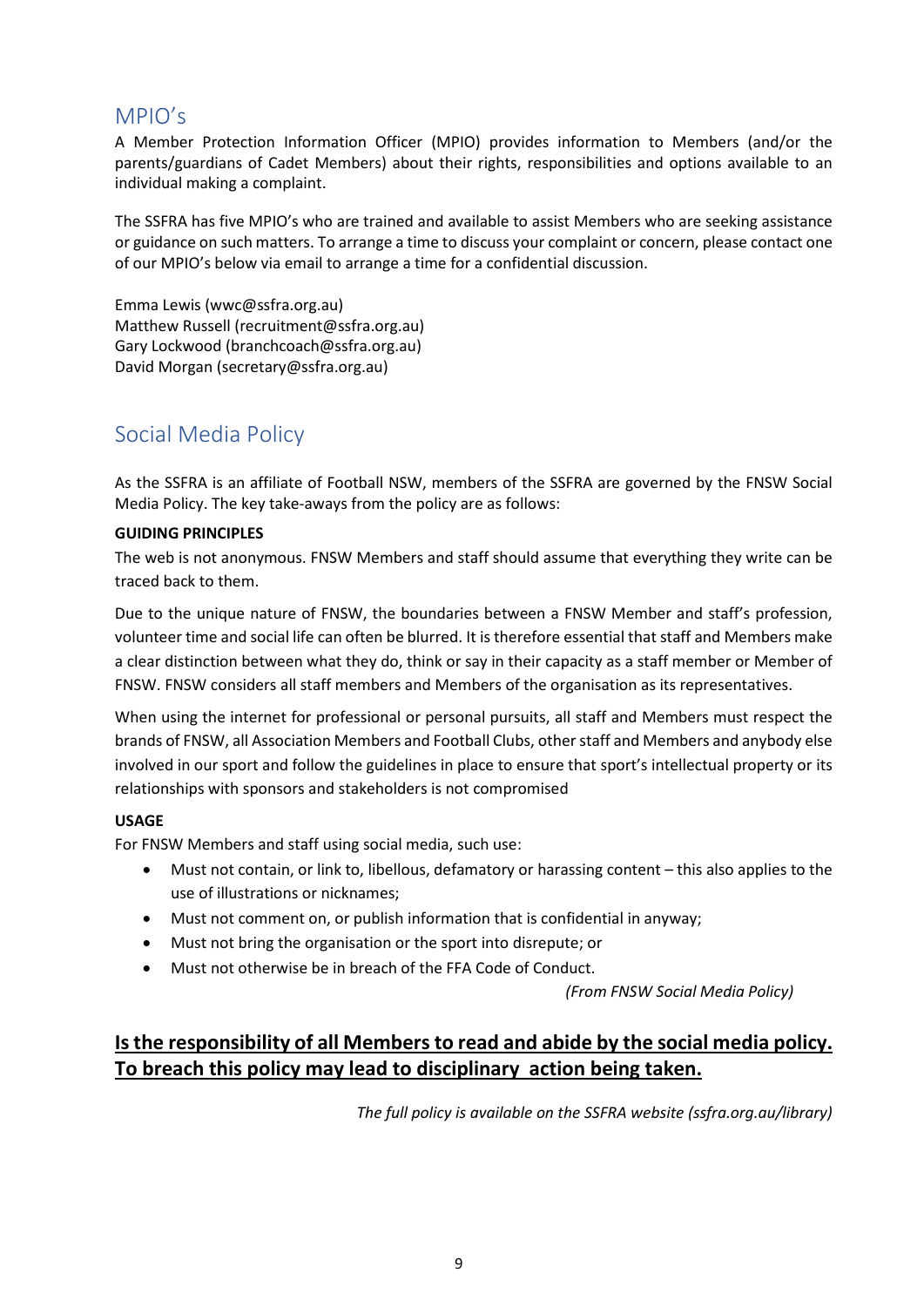# Match day Instructions & Guidance

## *Match day – at the ground*

#### **Arrival Time**

Referees and Assistant Referees should arrive at the appointed ground no later than 20 minutes before the scheduled kick-off time. Earlier for Final series matches. Referees are requested to contact the appointed ground if they are late or cannot attend their appointed match(es).

#### **Leaving your bag unattended**

Referees leave their bags at ground control, in a canteen or on the side of a field at their own risk. Referees are recommended not to leave valuables in their bags at any time, doing so will be at your own risk.

#### **Canteens**

Referees are NOT entitled to free drinks from canteens. Always offer to pay for drinks. If the canteen operator refuses your money, thank them and count yourself lucky.

#### **Match Balls**

Will be provided by the teams at kick-off. Games are rarely delayed due to a ball not being available. Referees should keep at least one match ball with them at the half-time break. (Referees should not kick the match ball during the half-time break- any damage you cause the ball could cause problems for yourself). Under 12 and 13 use a size 4, all others a size 5

#### **Uniform Clashes**

Clubs are usually well versed with this requirement. Generally, the team that last adopted the uniform last will change. For inter Club matches the listed home teams change.

#### **Goalkeeper Uniforms**

Goalkeeper uniforms shall be a different colour to the teams that are playing. Where a clash occurs, use common sense most goalkeepers at SSFA level do not have a change of strip. However, where the colour is too close to the point of being unfair, or disadvantaging the teams, then that goalkeeper will need to procure another shirt to wear or put one over the top of their goalkeeper jersey. A fluoro coloured bib will usually suffice.

#### **Filling out the Match Card**

It is the referee's responsibility to ensure that their name and SSFA number is recorded on the match sheet. It is also the referee's responsibility after the game to:

- Fill out the score of the game
- Take the details of any players who were cautioned or sent-off or who will be the subject of an incident report, as the Referee does not get to keep the match sheet
- In your notebook record the players surname, initial, shirt number and ID number. The ID card for a player sent off should be given to you within a reasonable time after the match is completed. DO NOT go looking for the card, the SSFA will deal with this matter in the absence of the ID card.

#### **Number of Players**

At least 7 players, including a goalkeeper are required for any team in any full-field match in the SSFA. Where a team does not have 7 players at kick-off, kick-off may be delayed 15 minutes until they reach their complement of 7. After 15 minutes the match is abandoned. If the 7th player arrives after 10 minutes, the match shall begin. Where a team begins a match with 7 players, but one player leaves the game (e.g. by send-off, injury or choice), then the match is cancelled. lf you cancel a match for any reason an incident report is to be lodged at our rooms on Sunday afternoon between 5 & 6pm.

#### **Half Lengths**

| Under 12           | 25 minutes |
|--------------------|------------|
| Under 13/14        | 30 minutes |
| Under 15/16        | 35 minutes |
| Under 17           | 40 minutes |
| Under 18 and older | 45 minutes |

These are the same regardless of gender of players

#### **Temporary Dismissal (Sin Bin)**

If you give a player a yellow card for dissent by word or action that is directed at a referee, the player must be temporarily dismissed for 10 minutes of playing time, for any 90 minute match, or 5 minutes in all other matches. The [sin binned]/ dismissed player cannot be replaced in that period.

This rule does not apply for dissent directed at another player or external influence.

#### **Matches running late**

In response to late kick-off times, Referees have sole discretion, where a match has been delayed by more than ten (10) minutes past the scheduled kick off time, to reduce the match:

- By up to 5 minutes per half where halves are less than 45 minutes each way;
- By up to 10 minutes per half where halves are 45 minutes each way.

#### You must:

- Not reduce the halves where the match has started within 10 minutes of the scheduled time;
- Not reduce the halves beyond necessary to bring the games back on time - For example, if a 90 minute match is scheduled at 8:00am and kicks off at 8:11am, the scheduled finishing time is 10:35am and the next kick off time is 10:40am.
- Accordingly, a referee would only need to reduce the match by four minutes per half to bring the games back on time. (kick-off 8:11am, half time 8:52am, second half 8:57am, full time 10:38am).
- Not reduce the match where possible this will be grounds where there is no 3.00pm or later match;
- Reduce the match evenly across both halves;
- Record on the back of the match sheet the reduction of the match duration and the reason for the delayed kick-off.

You can reduce matches by longer than the above rules by agreement between both teams.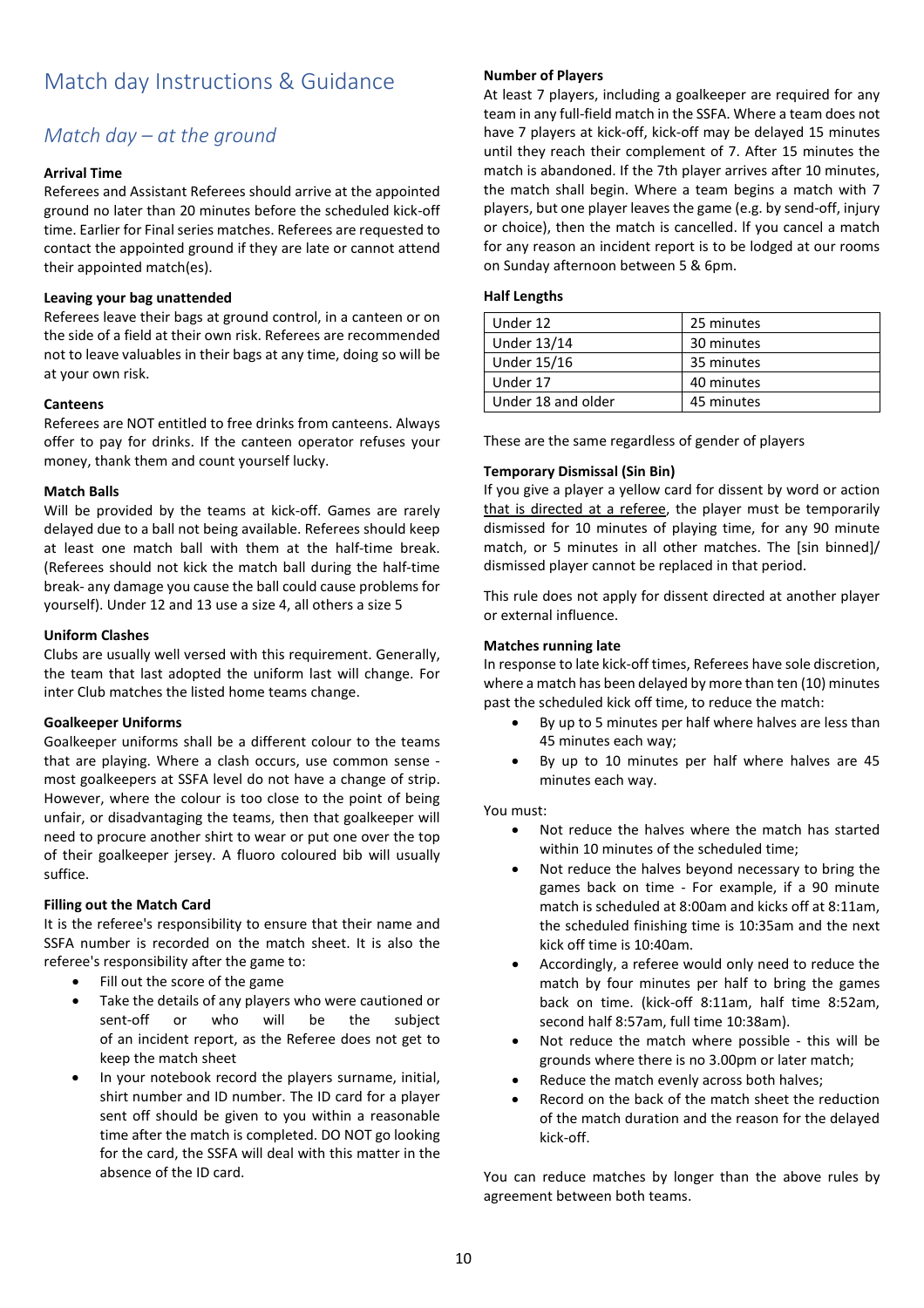#### **Field Inspections**

Fields must be inspected before you start your appointed games. Never assume the referee before you has checked the field. Take a walk around the field checking posts, field markings, nets, corner flags and safety of the ground.

#### **Ground Conditions**

Must be safe before play can commence. Goalposts must be securely fastened to the ground. Fields must have comer flags that conform to the laws of the game.

Nets must be checked before the game for holes or gaps between the nets and the posts. In the event of wet weather ground conditions must be assessed before the commencement of each scheduled game. Referees cannot declare a ground unsafe for the full day - only on a game by game basis.

#### **Ground Control**

Ground Control officers should be at each ground to help solve any problems. They should be easy to spot in their orange vests. If you are polite, they should be more than happy to help you out. If you encounter problems, only then make it clear that you will not be starting or restarting the game until the problem is fixed.

A person wearing a Ground Control vest must be available for the entire game. If your game does not have a GC officer who is wearing an orange vest, the game must not commence. There should be two for each field and one for the entire ground.

If during your game the GC Officer has left the immediate vicinity of your field and has not been replaced. You should stop the game at the next appropriate interval/stoppage in play and ask the home team coach or captain to organise a replacement GC Officer. The game must not restart until GC is visible for your game.

All Clubs have been briefed on this rule and are very aware of the requirements.

#### **Rain**

Rain alone does not prevent a match being played. You must assess the effect the rain is having on the surface - including how a ball will travel and how a player or Referee wearing regular boots will fare running, turning, accelerating and stopping on the surface. Safety is your prime focus.

#### **Lightning**

SSFRA and SSFA abides by the Football NSW lightning policy. If from when a lightning strike is seen, there is a thunderclap within 30 seconds of it, then the players and match officials are to find safe cover until this is no longer the case. Safe cover includes shelter under cover of a solid building. It does not include being in an open field, standing under a lone tall tree, standing under a group of small trees, standing under a metal pylon.

## *Match day – just before kick-off*

#### **Jewellery**

Is not permitted at any time. Jewellery includes, but is not limited to, watches, earrings, stud earrings, plastic bangles, bobby pins, other hair clips. Do not search for jewellery – If you can't see it, don't go looking for it. However, if you do see it, it must come off (e.g. you do not search players for navel rings, but if a player lifts their shirt to wipe sweat off their brow, and you see the navel ring, then the player must leave the field of play to remove it). Players cannot hide jewellery under bandages or strapping tape. But once again do not go searching for it. The only exception is a medical bracelet, which should be removed and strapped to the player's chest.

#### **Spectacles**

A player who needs spectacles to play must have their ID Card photo taken while wearing the same approved spectacles. If this is not the case, then the player does not participate in the game whilst wearing spectacles.

#### **Hats**

Only a Goalkeeper may wear a hard-brimmed hat. Other players may wear soft brimmed hats but shouldn't need to. Certain players may get dispensation to wear hats from the SSFA but should have documentation to prove that.

#### **Plaster Casts**

Are never permitted, no matter how much bandaging and bubble wrap the player might use.

#### **Player Numbers on Shirts**

All players in teams Under 12 and older must have individual player numbers. Taping of player numbers is not acceptable as tape falls off and then you will have two players with the same number on the field. Player numbers should always match the numbers on the match card. If a player who is given a yellow card is not wearing a number on their shirt - you will need to ask for their name. Remind the player you will be checking the name against the match card and if it is not on the sheet, their team will be report to the Judiciary Committee.

#### **Player identification**

Checking the ID Cards at the start of the match is the responsibility of team managers and not the Referee. A Referee should not get involved in any such dispute. If a disputed player still chooses to play in any particular game, the Referee must let that player play, but should note that they may be called to give evidence at an SSFA tribunal as an independent witness on the matter.

#### **Borrowing Players**

The rules with respect to borrowing players are not part of an SSFRA referee's duties. SSFRA referees should not involve themselves in disputes but should recognise that they may be called to give evidence at an SSFA tribunal as an independent witness on the matter.

#### **Coaches and Managers**

At least one should be clearly identified and wearing their team official or Manager vest. If the Manager also plays, they should be wearing their team official or Manager arm band.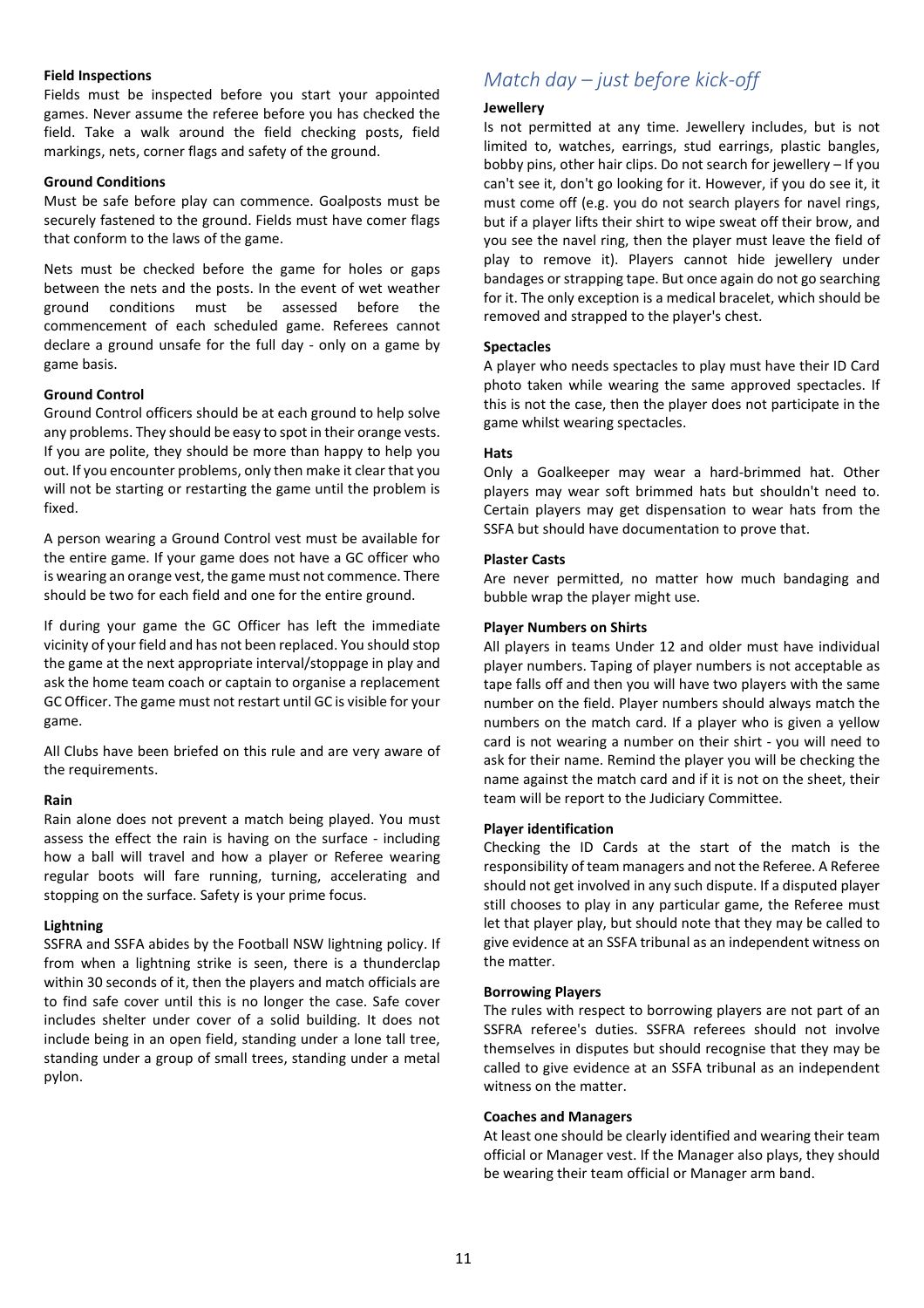## *Match day – during the game*

#### **Injuries**

You are not a doctor - never touch an injured player, even to help stretch out cramps - a teammate is usually there to help. In Under 12 matches and older, a Referee shall use their common sense to only stop a game for a serious injury. Note that a head injury is always considered to be a serious injury. The following procedure shall be used where an injury occurs and play is stopped, either by the Referee or otherwise:

- 1. The Referee shall move quickly to the injured player;
- 2. Assistant referees, if available, shall assist the Referee by keeping a coach or trainer at the sideline until signalled onto the field by the Referee;
- 3. The Referee, if possible, should ask the player if they need their coach/trainer, and if they do, shall signal for the coach or trainer to come on (note that a referee can always overrule a player who says they do not need a trainer, but should never overrule a player who says they do);
- 4. The referee should allow the player to be assessed but not treated on the field of play. If the coach says that an ambulance is required, and the player is not to be moved, then never overrule the coach, and have Ground Control call an ambulance (allow other players to get drinks, move out of the sun, as this often takes 30 minutes or more);
- 5. If the player can be removed from the field of play, then allow the coach to do so, and allow an interchange to occur if so desired;
- 6. If the player is OK after being assessed by the coach, have them removed from the field of play. They can either be interchanged, or if there are no interchange players or the team chooses not to interchange, then they can wait a short period of time before returning. There are some exceptions to this requirement in the Laws of the Game – be aware of these. Enforce this every time to ensure teams don't use injuries as an excuse to waste time, and so that no-one can claim that you are being inconsistent. Remember injury time is NOT played in SSFA regular season fixtures.

#### **Blood**

A player who is visibly bleeding needs to be removed from the field of play at the next break in play to have their injury treated. That player may be interchanged, but cannot return to the field of play until inspected by the Referee at least at the next break in play. Players may not return while wearing soiled clothing, but please use common sense in the SSFA when enforcing this rule as teams will not have spare kits for players to change into. However, opponents should not be forced to play against a player who is wearing a shirt soaked in blood.

#### **Injury Time**

Is not played in SSFA regular season fixtures. The referee is the sole keeper of time, and it is the referee's watch that decides when full time is. Assistant Referees should still wear a watch and keep an unofficial record of time. Referees should be helpful to players who ask how much time is left, but are not required to give an exact time or to continually update players on the time. Time may be extended for the taking of a penalty kick - however, full time should be blown as soon as a result is achieved from that kick (ie goal/no goal). Injury time is played only in Semi Finals, Finals and Grand Finals. More detailed information is given at the General Meeting prior to the Final Series.

#### **Under 12s and 13's Matches**

Special Rules apply for all boys and girls Under 12 and Under 13 matches and referees are expected to know these before refereeing such matches.

CORNER KICKS: Must be taken 7.3 meters from the penalty box (there should be a line marked but this is not mandatory).

GOAL KICKS: Must be taken as follows:

- All opposition players must retreat 25 meters from the goal line (this is approx. 10m from the edge of the penalty area.
- Goalkeepers must take their own goal kicks.
- For these games only, the ball must leave the penalty area and be kicked to a defensive player who is no further than 25 meters from the goal line. Once the ball has been touched by a defender, the opposition team may enter within 25 meters of the defending team's goal-line to press or challenge for the ball.

If a goal kick is not taken in accordance with the above, the kick shall be retaken.

If, in the event a quick goal kick is taken and the opposition team are retreating and are more than 10m from the defending player receiving the ball, play is allowed to continue.

DEFENSIVE FREE KICKS: If a free kick is awarded to the defending team inside their own penalty area, this kick should be taken in the same manner as a goal kick.

All other rules should be applied per the LOTG.

#### **Half time**

Is five minutes whistle-to-whistle. This means from the moment you blow for the end of the first half, you have exactly 5 minutes until you blow for the second half kick- off. This also means that on some fields you will not have the time to return to the clubhouse to get a drink, and instead should take a drink bottle to the field with you at the start of the game. Referees should keep at least one match ball in their possession during the halftime break.

#### **Interchange**

Unlimited interchange of up to 16 players is permissible at any time during the game in all age groups played in the SSFA competition. A copy of Interchange rules applying in the Sutherland Shire is available in the SSFA rule book which can be found on the SSFA website at [www.shirefootball.com.au.](http://www.shirefootball.com.au/)

#### **Coaches/Managers**

Persons who are not players in the technical area are currently governed by the ASK-TELL-REMOVE policy. This policy still applies. However, the TELL and REMOVE will now be displayed with the use of yellow (tell) & red (remove) cards.

WARNING – Low level dissent or continual questioning of decisions. Can be issued by any match official. ASK represents you requesting the Coach to refrain from their existing poor behaviour.

CAUTION – Persistent or continued dissent, low level abuse, acts of unsporting behaviour, interference with the match or delaying the restart of play. Can only be issued by the Referee.

SEND OFF – Serious breach of the Laws of the Game (ie throwing an object in protest or at another person), continued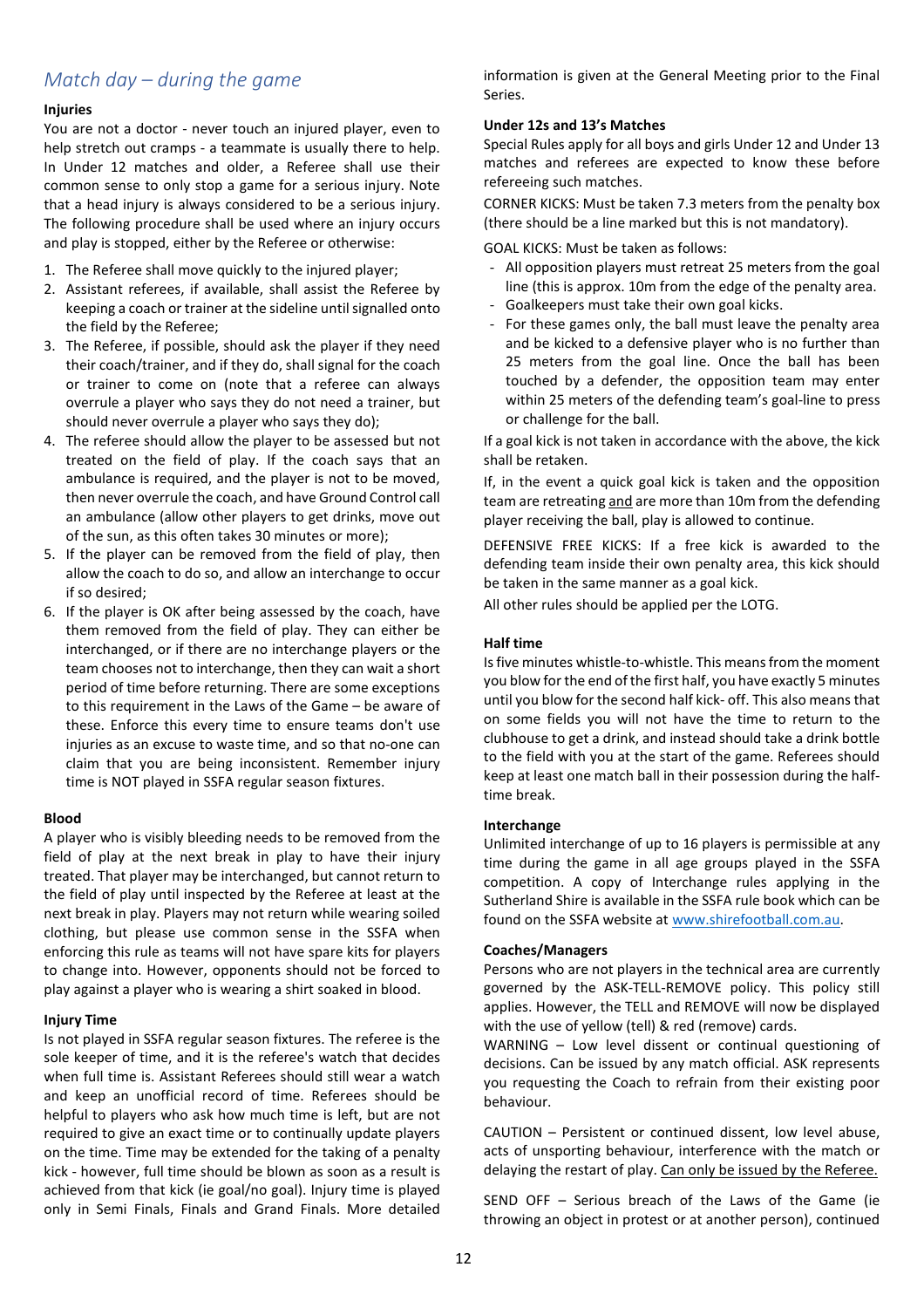dissent or foul and abusive language following a CAUTION, high level abuse or offensive/threatening language or gestures.

It is important to note that a team official can be CAUTIONED or SENT OFF at any time and this is not a mandatory three-step process. Team Officials are still responsible for their own behaviour.

Teams who have players as team officials will be dealt with as players/substitutes and the existing laws apply.

A yellow card to a coach should be reported through MatchRef however a RED CARD requires an Incident Report.

#### **Technical Areas**

Technical areas, unless otherwise clearly marked, will be an area about 10 metres from halfway to halfway. Coaches and managers are to only instruct their players from within this technical area. Technical areas should be on the same side of the field for both teams, as determined by the home team. If only 1 AR is appointed, that AR should be placed on the same sideline as the technical areas so as to help the referee control the technical areas, particularly the interchange process. No coach or manager is permitted to coach a team from behind the goal line at any time.

#### **Dissent from the Sideline**

Should a referee at any time experience difficulty controlling the game due to interference by persons on the sideline, including abusive language, the referee may approach the team Manager/s or the Ground Controller and request them to instruct the persons to desist. If these persons persist in causing interference to the game or using foul or abusive language, the referee may stop the game and request the Ground Controller to ask these persons to leave the playing area or move to an area remote from the playing field. The referee may delay restarting the game until the problem is resolved and time lost will not be added to the playing time.

An incident report must be filed after the game, even if an apology is given

#### **Dissent from Ground Control**

From time-to-time, the person doing the dissent will be the ground control official. If this is the case, and can't be dealt with through a warning, abandon the match and leave the ground.

In first instance, it is recommended you approach the coach of the offending team to request a removal of the Ground Control Officer. If they do not comply, you are entitled to leave the field of play. If you do not feel safe approaching the coach, you may leave the field of play.

An incident report must be filed after the game even if an apology is given.

#### **Final Series**

Each season you will likely get the opportunity to referee finals series matches. Special rules apply and there is always a briefing on these in the meeting before the finals series.

#### **Representative Matches**

From time-to-time you may get the opportunity to referee FNSW or representative matches. Special rules apply and you should check the FNSW website and contact the appointments officer if you have any questions.

## MATCH DAY – POST GAME

#### **Records of Games**

Referees are reminded that it is part of their responsibility to keep their own match notes for at least 2 years in case disputes over scores or other match facts need to be resolved. If you use wipe-away cards (or similar), then you need to transpose the data from the cards into a notebook after each and every game you do.

#### **ID cards of Sent Off Player***s (If available – currently subject to PlayFootball)*

ID cards of players sent off in SSFA fixtures must be retained by the Referee and forwarded with the report. It is not the Referee's responsibility to chase after an ID card of a sent off player - it is the managers responsibility to bring the .card to the Referee. Clubs MUST supply ID Cards of sent-off players to the Referee under SSFA by-laws. Referees must not engage in any dispute with club officials over this matter. Five minutes after the full-time whistle is a reasonable time to wait for the ID Cards to be delivered. If it hasn't happened after five minutes, feel free to leave. If clubs do not provide ID cards of sent off players that must be advised and recorded on the sendoff report. The club will be fined.

## COVID-Safe Protocols

All referees are advised and encouraged to:

- Refrain from shaking hands with players, coaches, managers and fellow referees.
- Maintain social distancing as best as possible before, during and after matches.
- Refrain from mingling in referee change-rooms or ground control for any longer than is necessary.
- Do not share equipment with fellow referees and ensure you have your own flag, pens, cards etc.
- Use your own pen when completing the match card and use the hand sanitiser provided in Ground Control before and after you update the match card.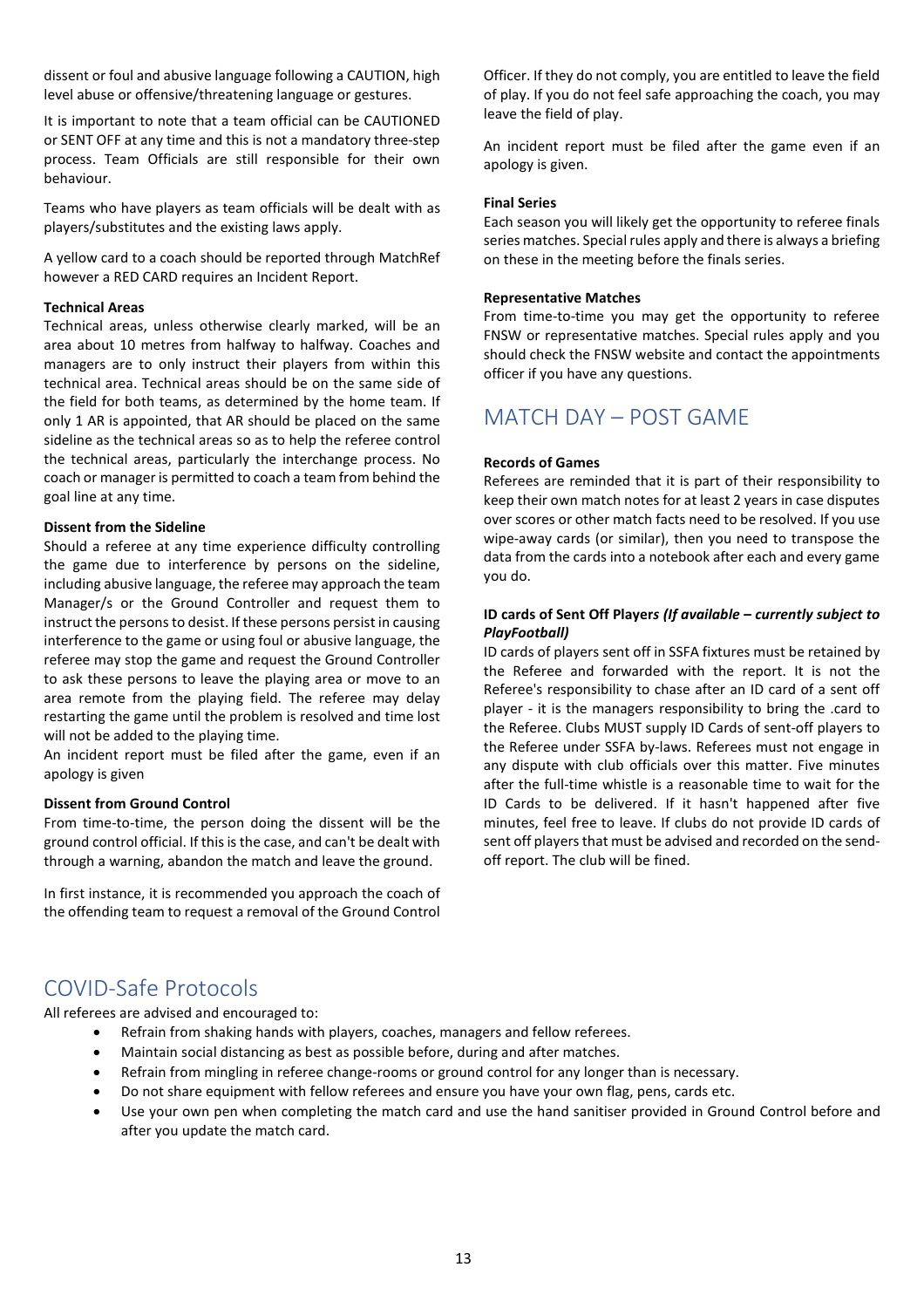## **PROCESS (i) GUIDELINES FOR UNCOVERED MATCHES** *and* **(ii) WHAT TO DO WHEN APPOINTED AS AN ASSISTANT REFEREE AND THE REFEREE FAILS TO TURN UP FOR THE GAME**



### GUIDANCE FOR MEMBERS ON UNCOVERED **MATCHES**

Members are to note the following process/policies pertaining to uncovered matches:

- i) You may only referee an uncovered match in accordance with the highest grade the Appointments Officer has appointed you to in the past.
- ii) Members are encouraged not to email the Appointments Officer for games beyond their highest appointed grade.
- iii) If a Club has already found a replacement referee for an uncovered match, Members are not entitled to override this decision. The Club has priority for these games however in most instances, will be grateful for your offer of assistance.
- iv) Members under 18 (Cadets) must never referee an adults Men's game without the approval of the Appointments Officer or a Committee Member.
- v) Members must not referee (as an SSFRA official) any family members or matches were a conflict of interest applies to one or more players involved in the match. (However, you are allowed to referee these match as a Club Referee).

## PLEASE DO NOT REFEREE THIS GAME.

### If you have been appointed as an AR, the following process applies:

- STEP 1 Do not offer or agree to referee the game.
- STEP 2 Put your name and referee number on the Match Card(s).
- STEP 3 Simply go home unless another qualified SSFRA referee can be found to referee the match

STEP 4 –Email the Appointments Officer immediately to notify them what has occurred, outlining the ground and game details.

#### IMPORTANT NOTES:

1. You will still be paid for your appointed games, provided you email the Appointments Officer.

2. Do not be tempted (or allow) either of the teams to pressure you into refereeing the match.

3. Do not run the line for a Club Referee.

4. The Clubs have been told not to encourage AR's into running the centre, in the event a referee fails to turns up. Do not feel that you are doing the wrong thing by walking away. The Clubs will find someone else to referee; your safety is the number one priority.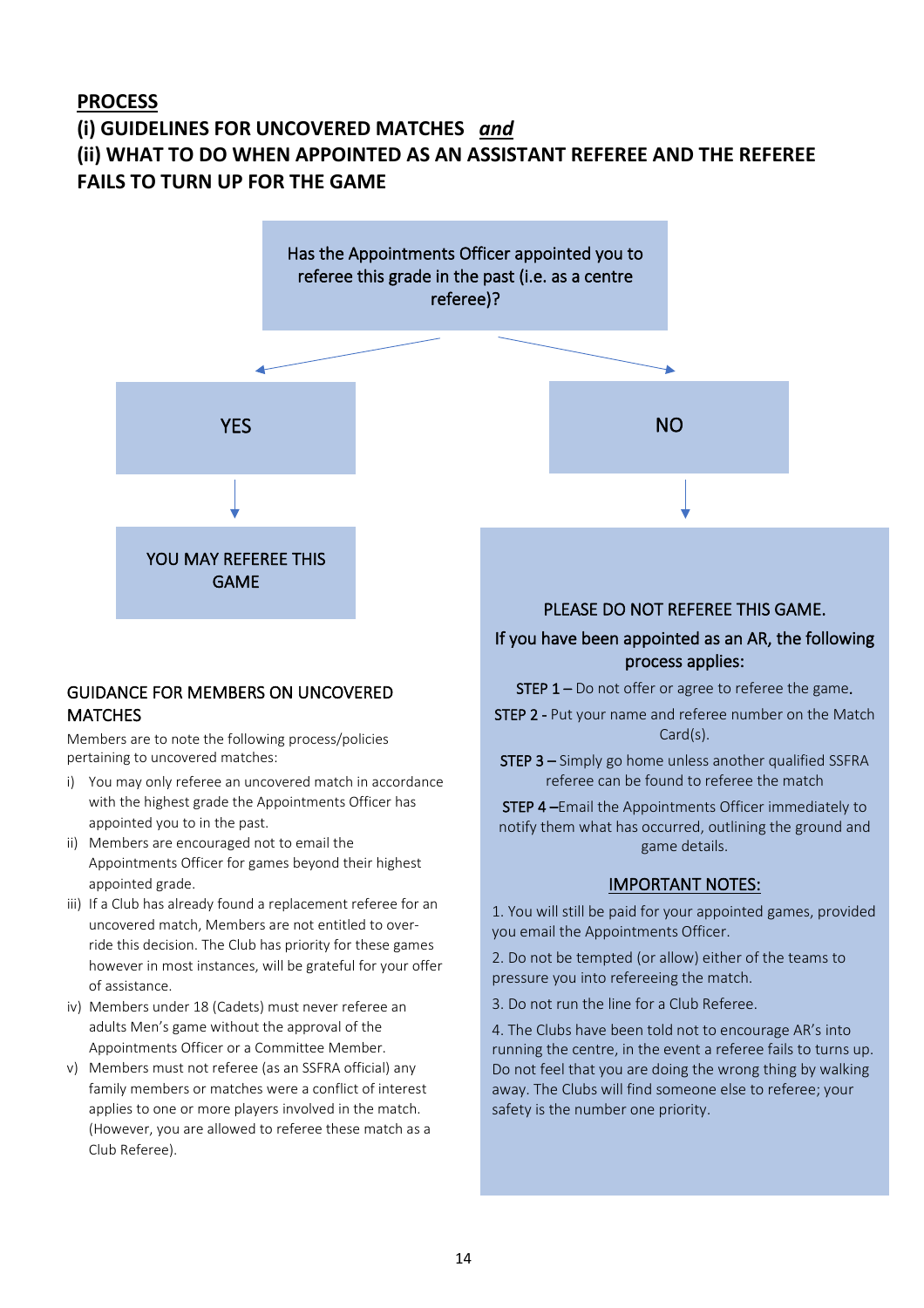# **PROCESS WITHDRAWING FROM YOUR APPOINTED GAMES AND GROUND CONTACT**

**NUMBERS** *(Note: This process excludes school games)*